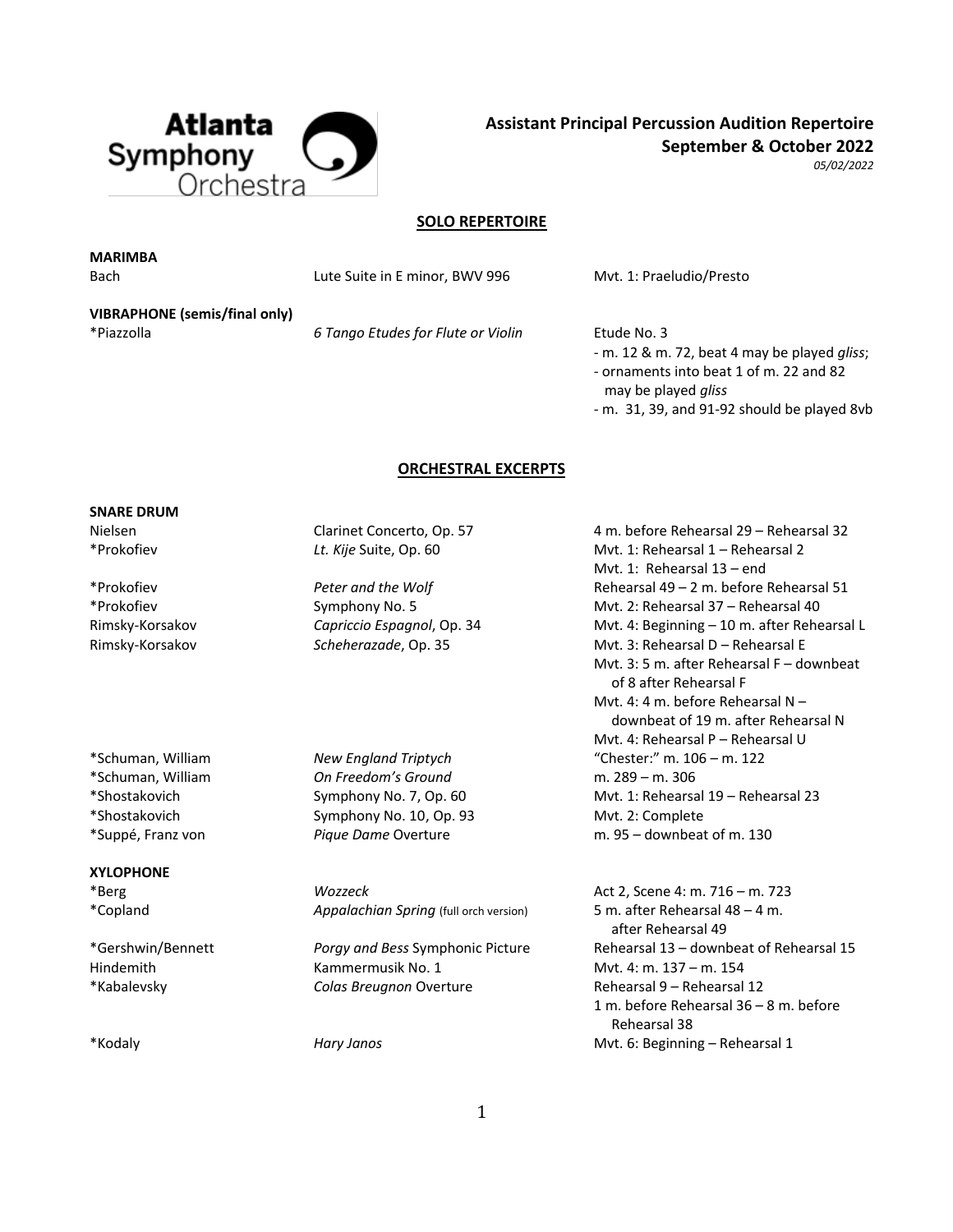# *Cont'd.*

### **XYLOPHONE, cont'd**

| *Messiaen                         | Oiseaux exotiques                     | Rehearsal 6 - Rehearsal 7<br>5 m. after Rehearsal 13 - 5 m. before                                                                                      |
|-----------------------------------|---------------------------------------|---------------------------------------------------------------------------------------------------------------------------------------------------------|
|                                   |                                       | Rehearsal 18                                                                                                                                            |
|                                   |                                       | Rehearsal 26 - Rehearsal 30                                                                                                                             |
| Schuman, William<br>*Shostakovich | Symphony No. 3                        | m. $230 - m. 244$<br>Mvt. 7: Rehearsal $1 - 9$ m. before                                                                                                |
|                                   | The Bolt (Ballet Suite No. 5)         | Rehearsal 5                                                                                                                                             |
| *Shostakovich                     | Lady Macbeth of Mtsensk               | Act 3, Scene 6: Rehearsal 379 -<br>Rehearsal 384                                                                                                        |
| Stravinsky                        | The Firebird Complete Ballet          | Rehearsal 127 - Rehearsal 133                                                                                                                           |
| Stravinsky                        | Les Noces                             | Myt. 2: Rehearsal 59 - Rehearsal 62                                                                                                                     |
| <b>GLOCKENSPIEL</b>               |                                       |                                                                                                                                                         |
| Debussy                           | La Mer                                | Myt. 2: Rehearsal 16 - Rehearsal 19                                                                                                                     |
| Dukas                             | The Sorcerer's Apprentice             | Rehearsal 17 - Rehearsal 20<br>Rehearsal 22 - Rehearsal 24                                                                                              |
| *Messiaen                         | Oiseaux exotiques                     | Rehearsal 28 - Rehearsal 30                                                                                                                             |
| Mozart                            | The Magic Flute (complete opera)      | Act I: Finale (complete)                                                                                                                                |
| Prokofiev                         | Piano Concerto No. 1, Op. 10          | Rehearsal 35 - end                                                                                                                                      |
|                                   |                                       | - transposition up an octave for notes in the<br>lowest 1/2 octave are possible as not all<br>candidates have a 3 octave glockenspiel to<br>practice on |
| *Respighi                         | The Pines of Rome                     | Mvt. 1 (complete)                                                                                                                                       |
| <b>VIBRAPHONE</b>                 |                                       |                                                                                                                                                         |
| *Bernstein                        | Symphonic Dances from West Side Story | Rehearsal 567 - Rehearsal 577<br>Rehearsal 620 - Rehearsal 632                                                                                          |
| **Williams, John                  | Escapades for Alto Sax and Orchestra  | Myt. 1: Rehearsal 49 - Rehearsal 65                                                                                                                     |
|                                   | (from Catch Me if You Can)            | Myt. 3: Rehearsal 126 - Rehearsal 175                                                                                                                   |
| <b>TAMBOURINE</b>                 |                                       |                                                                                                                                                         |
| Bizet                             | Carmen Suite No. 1                    | "Aragonaise:" Beginning - 7 meas.<br>before Rehearsal C                                                                                                 |
| *Britten                          | Four Sea Interludes from Peter Grimes | Myt. 4: Rehearsal 10 - Rehearsal 11                                                                                                                     |
| Chabrier                          | España                                | Rehearsal L - Rehearsal M                                                                                                                               |
| Dvořák                            | Carnival Overture                     | Beginning - Rehearsal C                                                                                                                                 |
|                                   |                                       | Rehearsal Q - Rehearsal S                                                                                                                               |
| Ravel                             | Rapsodie Espagnole                    | Mvt. 4: Rehearsal 4 - 4 m. after Rehearsal 6<br>(eliminate 4 m. rest after Reh. 5)<br>Myt. 4: Rehearsal $23 - 2$ m. after                               |
|                                   |                                       | Rehearsal 26 (decrescendo ends at $p$ )                                                                                                                 |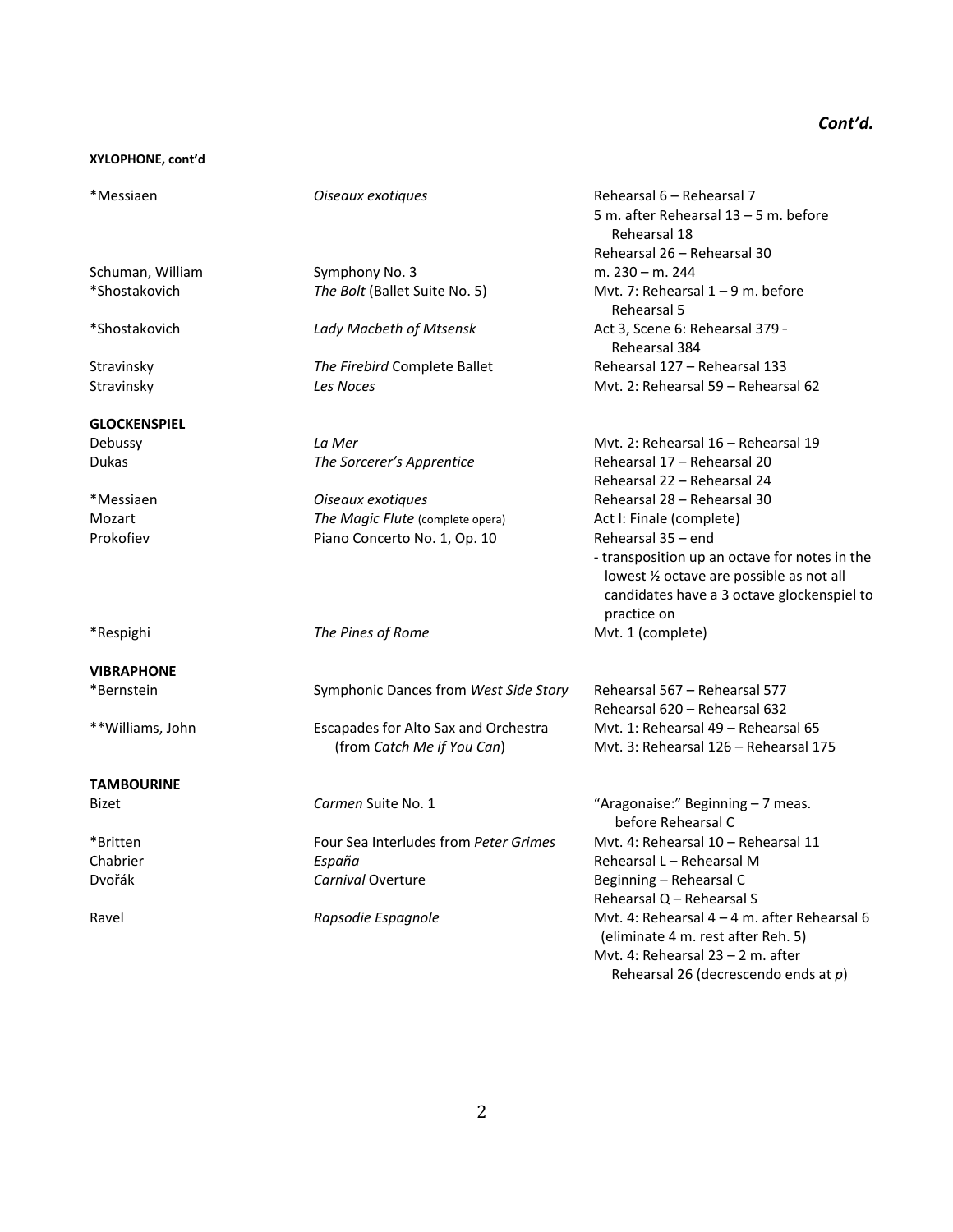# *Cont'd*

#### **CYMBALS**

Dvořák *Scherzo Capriccioso*, Op. 66 Rehearsal Q – end Rachmaninov **Piano Concerto No. 2, Op. 18** Rehearsal 32 – Rehearsal 33 Sibelius **Finlandia**, Op. 26 Rehearsal N – Rehearsal O Tchaikovsky *Romeo and Juliet* Overture-Fantasy Rehearsal E – Rehearsal F Verdi *La forza del destino* Overture 10 m. after Rehearsal P – end

Mozart *Abduction from the Seraglio* Overture m. 93 – m. 118 (Reh C – 26 m. after Reh C) Tchaikovsky Symphony No. 4, Op. 36 Mvt. 4: m. 42 – Rehearsal B & m. 272 – end (n.b. *sub. p cresc* 10 before end, 8 before end is *forte)*

# **BASS DRUM (semis/final only)**

\*Britten Young Person's Guide to the Orchestra Variation M: m. 10 – m. 14 Mahler Symphony No. 3 Mvt. 1: Rehearsal 1 – Rehearsal 3 Tchaikovsky Symphony No. 4, Op. 36 Mvt. 4: m. 272 – end

\*Britten *Billy Budd* Act 4, Scene 4: m. 1594 – end of m. 1607 **(Please use provided excerpt)**

> *\* Excerpt will be provided by the ASO \*\*Due to the difficulty in obtaining parts, excerpt will be provided by the ASO*

#### **POSSIBLE SIGHT READING ON ALL INSTRUMENTS**

Note: Candidates are responsible for obtaining the repertoire listed above from any of the following sources: orchestral scores, standard excerpt books, and individual parts for sale through various publishers. Aside from works which are under